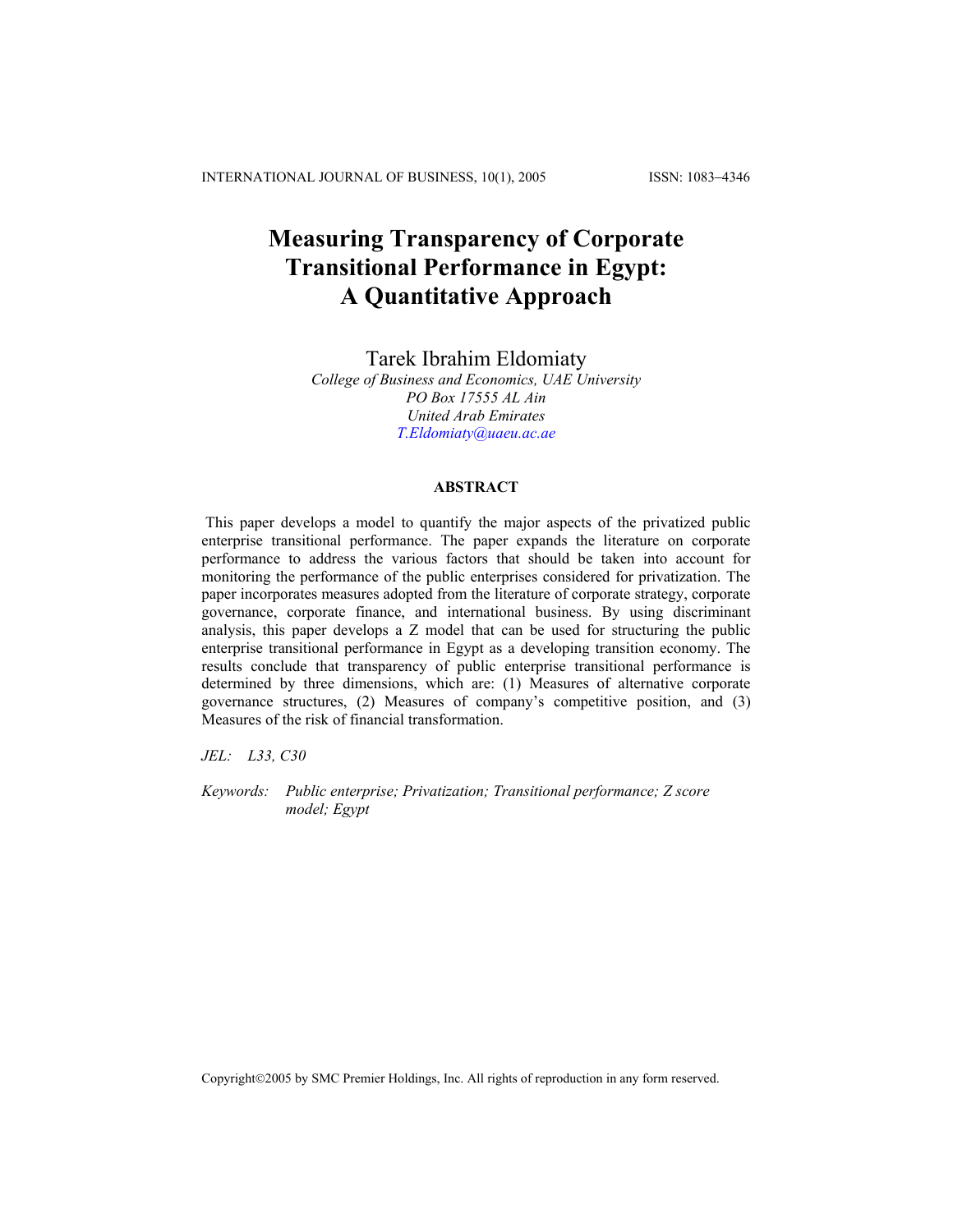## **I. INTRODUCTION**

The institutional infrastructure in the developed economies has provided the literature relatively common measures of corporate performance. As for the transitional developing countries, the weak economic infrastructure does not help to adopt certain measures of corporate performance. In addition, the transition state requires studying public enterprise performance from many angles. According to a theory of privatization developed by Boycko et al., (1996), the dominant motive of privatization is the political control of public enterprise performance which has resulted in clear inefficiency. The theory explains public enterprise inefficiency through the politicians' tendency to obscure the true public enterprise performance through subsidies to protect their political interests: e.g., votes of the people whose jobs are in danger. For this reason, there is a need to monitor public enterprise performance in a stage of transition in order to assess their true capabilities taking into account that transitional developing countries lack enough resources that can subsidise public enterprise inefficiencies<sup>1</sup>.

The effective monitoring can come into place through conveying certain information to the stakeholders whose interests are tied up to the public enterprises performance. Examples of those stakeholders are individual shareholders, managers, employees, banks, corporations, domestic residents and foreigners (World Bank, 1988). The type of information to be conveyed is another important issue. Transitional developing countries lack the necessary infrastructure that supports the efficient market hypothesis (Stiglitz, 1990). The stock prices, therefore, do not reflect the true value of the public enterprises and cannot be used as an effective monitoring tool. In this regard, the type of information conveyed is to help resolving the challenge to economic analysis of privatisation (Vickers & Yarrow, 1991). In this sense, the model developed in this paper is to help monitoring and determining the critical factors of corporate performance that call for privatizing it.

# **II. PRIVATIZED CORPORATE PERFORMANCE: A REVIEW**

Privatization has extended the literature on corporate performance to investigate the effects of changes in corporate capital and ownership structures on corporate performance. The literature on corporate performance in the developed countries helped a lot in understanding the credibility and validity of privatization programs. To that end, the issue of what determines privatized public enterprise performance in developing countries arises. Privatization programs in developing countries have been characterized by certain aspects that are different from corporate transformation. Many of the developing countries, particularly those with relatively low per capita income, lack the strong infrastructure for viable financial resources and competent managers (Vernon-Wortzel & Wortzel, 1989). Some research has provided aspects of the performance of the privatized firms using different performance measures. Megginson et al., (1994) studied the financial and operating performance of pre- and post privatized firms from 18 countries (12 industrialized and 6 developing) for the period 1961-1990. Their results showed strong evidence that post privatization firms' performance is characterized by increases in profitability, real sales, investment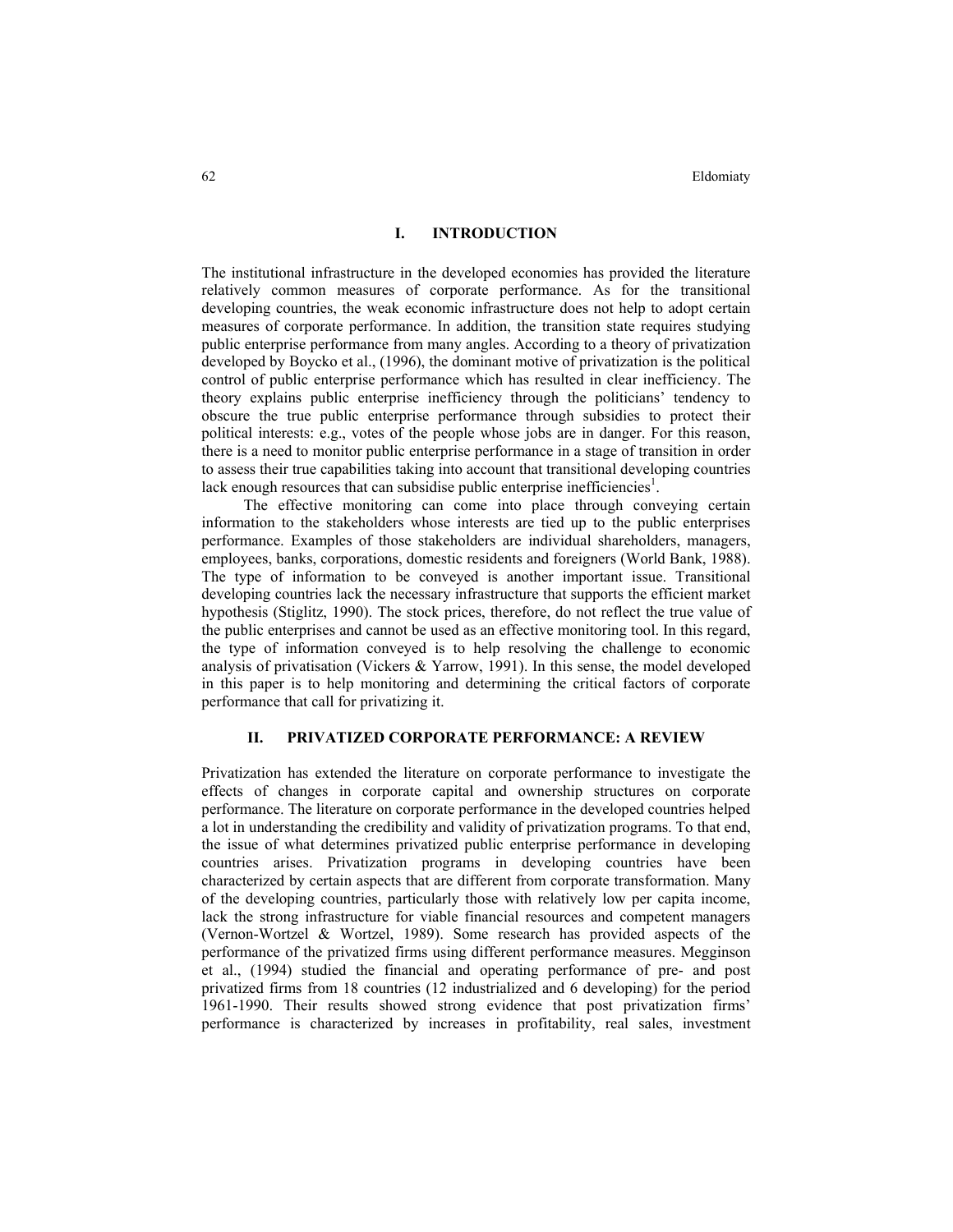spending, operating efficiency, dividends payments, employment levels and low debt ratios. Their sample firms included a small number of firms headquartered in developing countries, which may call for concluding that generalizing their results is not valid enough. Galal et al., (1994) used an economic measure (welfare gains or losses) to evaluate the performance of 12 firms operating in relatively non-competitive markets in four countries: Chile, Malaysia, Mexico, and the UK. They reported positive net welfare gains in 11 of the 12 firms. Nevertheless, any generalizations out of their small sample can lead to invalid research results in other developing countries. Boubakri & Cosset (1998) studied the financial and operating performance of larger sample set that comprised 79 firms headquartered in 21 developing countries that experienced full or partial privatization during the period 1980-1992. Their results show significant increases in the ratios of profitability, operating efficiency, capital investment spending, output, employment level and dividends. In a more general approach, Perotti (1995) introduced a model that uses the government orientation and commitment as a proxy measure to signal the credibility of privatization programs. The model predicts that, in a sale plan involving several firms, a government committed to not interfering with privatized firms will distribute these sales over time to establish policy credibility and thus receive a better price for its shares. This is consistent with the available evidence on privatization programs in some European countries. Both the Hungarian and the British data suggest a clear tendency to retain large stakes in individual companies for a few years. It is obvious that Perotti's results on the macro level encourage exploring the effects of government support on the micro level, i.e., the effects of government financing on privatized public enterprise performance. This really helps in the case of transitional developing countries where investors are concerned with the extent of government interference. Nevertheless, there is a general scarcity in developing countries' research that explores and utilizes quantitative models to structure some of the dominant factors of corporate transitional performance.Therefore, the approach of this paper takes a new research rout through which a statistical model is built to show the relevant information to be conveyed to the stakeholders in the Egyptian textile industry.

The remaining paper is organized as follows. The next section presents the theoretical framework for developing wider measures of public enterprise performance. This section provides multi perspectives measures cited in the literature of corporate finance, corporate strategy, corporate governance, and international business. The data, the research variables, and method used for analyzing the data are described next. The section that follows discusses the results of the study. Finally, the last section concludes.

## **III. DEVELOPING MEASURES OF PUBLIC ENTERPRISE TRANSITIONAL PERFORMANCE: THEORETICAL FRAMEWORK**

There is a wide range of research that criticizes certain capitalist-based measures of corporate performance. These critics such as short-termism, managerial opportunism, stock market myopia, fluid capital and impatient capital (Hayes & Abernathy, 1980; Jacobs, 1991; Bhide, 1994; Laverty, 1996; Narayanan, 1985; Stein, 1989). Therefore,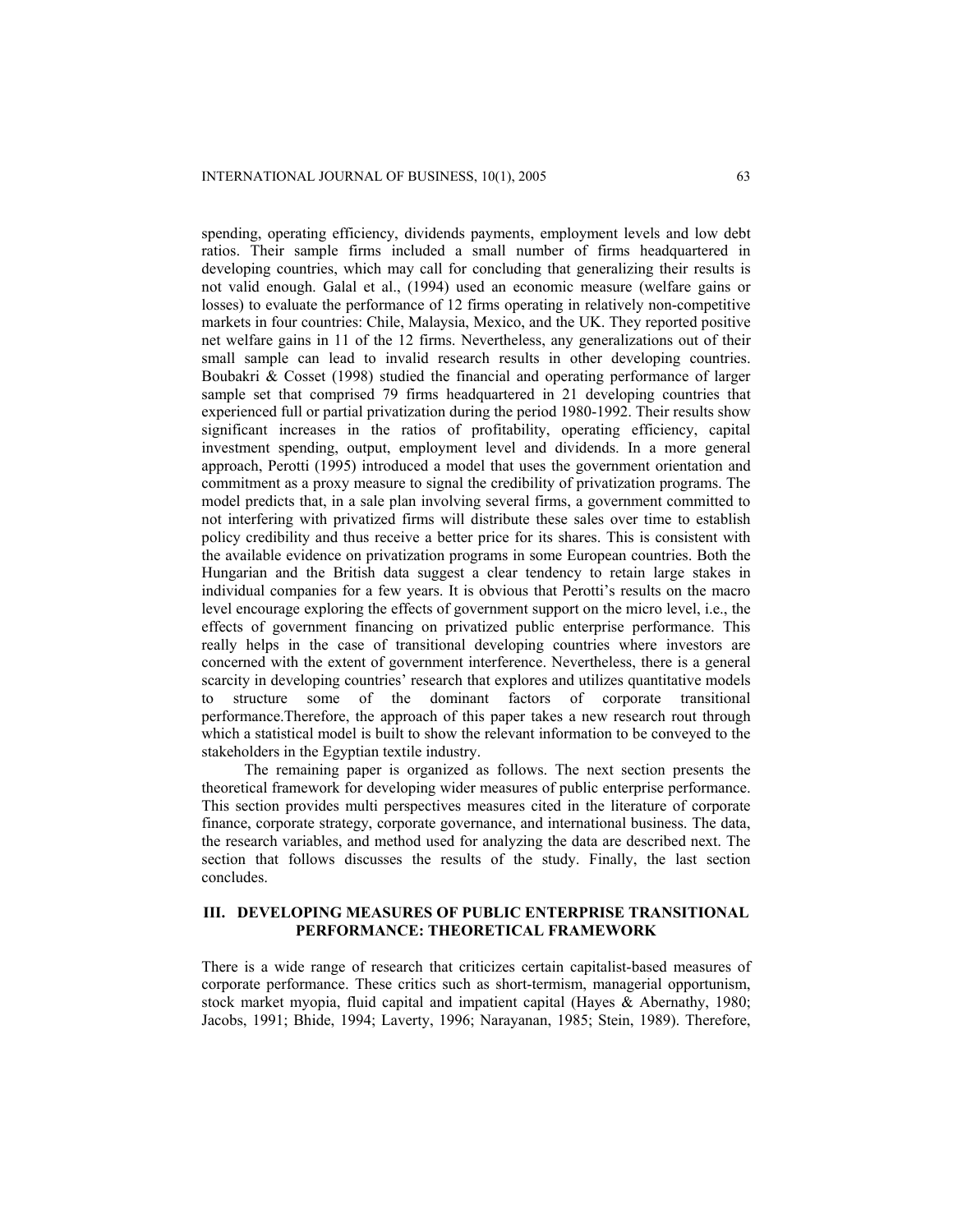the capitalist-based measures may not work out quite well in transitional countries taking into account the uncertainty that characterizes transitional developing countries and the different cultures and commercial practices. This has very important implications for initiating privatization programs in developing countries. An important discerning feature of the transitional process in developing countries is the lack of monitoring mechanisms that help to foresee the most adaptable path of privatization, which promotes sound public enterprise economic efficiency. Companies in transitional developing countries should be monitored on the basis of their ability to reflect a strategic adaptable and sustainable performance. Considering that there is a wide range of aspects of corporate strategic performance, the ones that should be adopted are to reflect the basic elements of the transitional performance. The measurement of corporate performance has been examined in different scopes in the literature of finance, strategic management and international business. There is a little agreement on how strategic performance should be measured (Cameron & Whetten, 1983). This provides an opportunity to bring some ratios altogether from more than one literature to outline broader course of measures of company performance that can be used in the case of developing countries in transition. This is shown in figure 1.

**Figure 1**  Approach for developing corporate performance measures

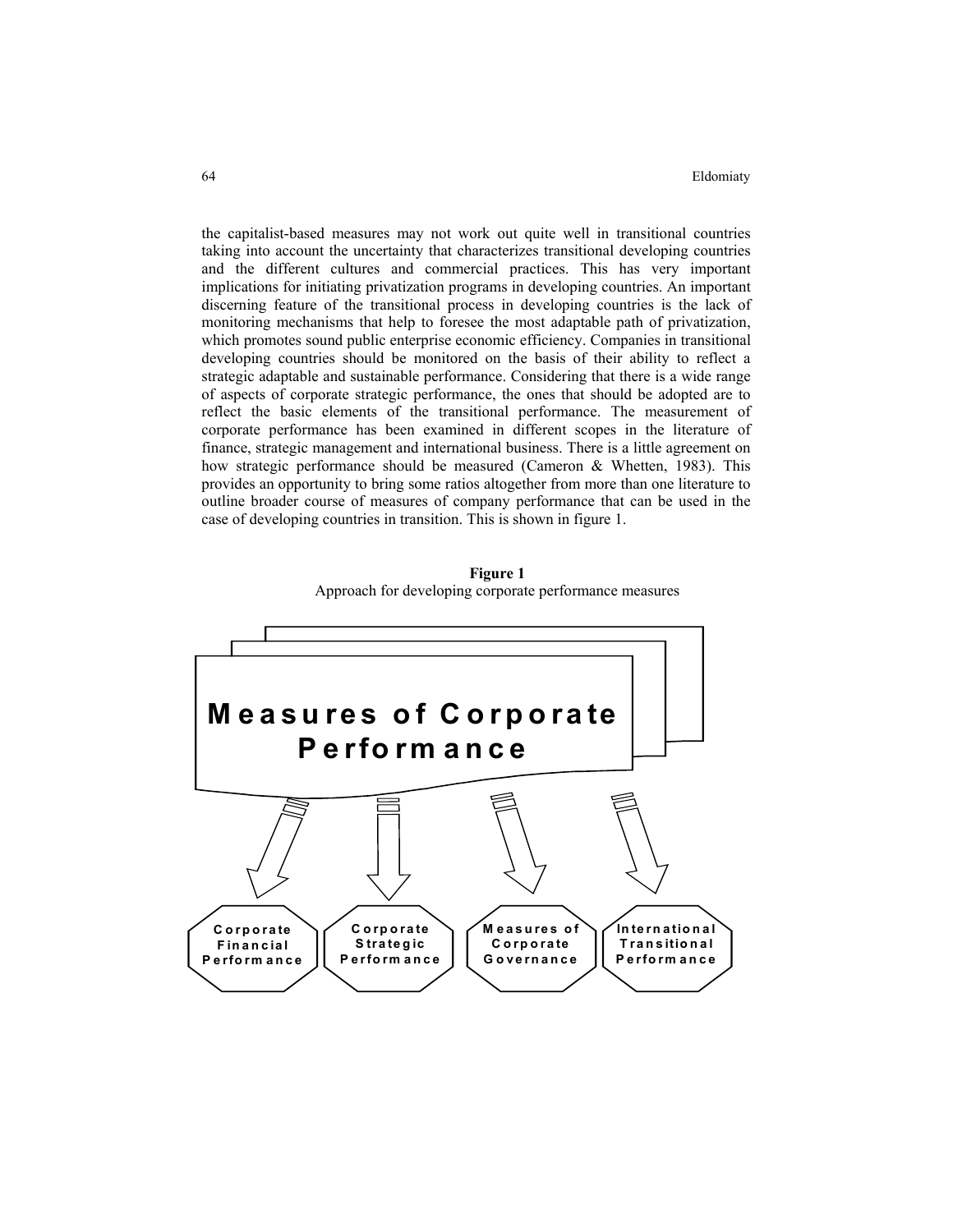Monitoring firm's strategy requires measures that can capture its potentials in the future. Empirical evidence suggests that conventional referents of performance, whether they are measures of profitability or financial market measures like the 'Market-Book ratio,' are unsatisfactory discriminants of 'excellence.' For example, Chakravarthy (1986) has applied profitability ratios as measures of strategic performance and found that none of those ratios are capable of distinguishing between 'excellent' firms and 'non-excellent' ones. Chakravarthy concluded that financial and stock market measures of performance have at least three major limitations: (1) they assume that a single performance criterion can assess 'excellence', (2) they focus only on outcomes to the exclusion of transformation processes within the firm, and (3) they ignore the claims of other stakeholders besides the stockholders. As for the M-B ratio, it is not possible to give credible and sustainable results in the case of the public enterprise in transitional developing countries. The reason is that the stock markets in these countries are not efficient enough to reflect a true market value<sup>2</sup>. In sum, financial ratios (or broadly financial analysis) reflect only the ultimate financial profile of a company rather than the links between and among the company's various activities. In addition, from a corporate strategy point of view, we should focus on the other company activities to find out the important cornerstones that eventually lead to financial outcomes (Wallman, 1995).

However, there is an agreement to use number of financial ratios that show company's aggregate financial profile, such as ROCE (Return On Capital Employed), Profit Margin, and Asset Turn (Eilon, 1988; Weston & Brigham, 1993). Buzzell, et al., (1975) state that company's market share position is widely believed to be a determinant of profitability, thus would be a meaningful indicator of performance. Van Horne & Wachowicz (1995) provide a model of 'Sustainable Growth Rate,' which is used for financial planning. Company's financial autonomy is measured by a number of proxy measures of financial transformation such as market-oriented financial discipline and transparency in financial relations (Ayub  $\&$  Hegstad, 1987). In addition, some inventory and capacity utilization-related measures are used to monitor the functional aspects of an industry and/or a company (McTigue, 1993).

The literature on corporate strategy provides variety of measures that explore and examine company's business strategies. Chakravarthy (1986) and McGuire & Schneeweis (1983) suggest number of measures to monitor company's transformation process. Nevertheless, it should be noted that Chakravarthy has ignored measures that are related to "market position" and "growth in sales and market share" because they are not readily available for all businesses. Lev (1992) suggests corporate information disclosure strategy that helps deterring political and regulatory intervention and, at the same time, avoids misperceptions by non-investors stakeholders. Venkatraman & Ramanujam (1986), Taffler (1982, 1984) and Prahalad (1993) combined insights from the literature of finance and corporate strategy by using the ratio of corporate value added/average total assets as a measure of corporate financial performance.

Other research focuses on the financial phase of the governance process that shows the effects of corporate financial structures and decisions on managers reaction and, eventually, on corporate performance (Williamson, 1988). As most of the Anglo-Saxon corporate governance mechanisms are not viable to transitional developing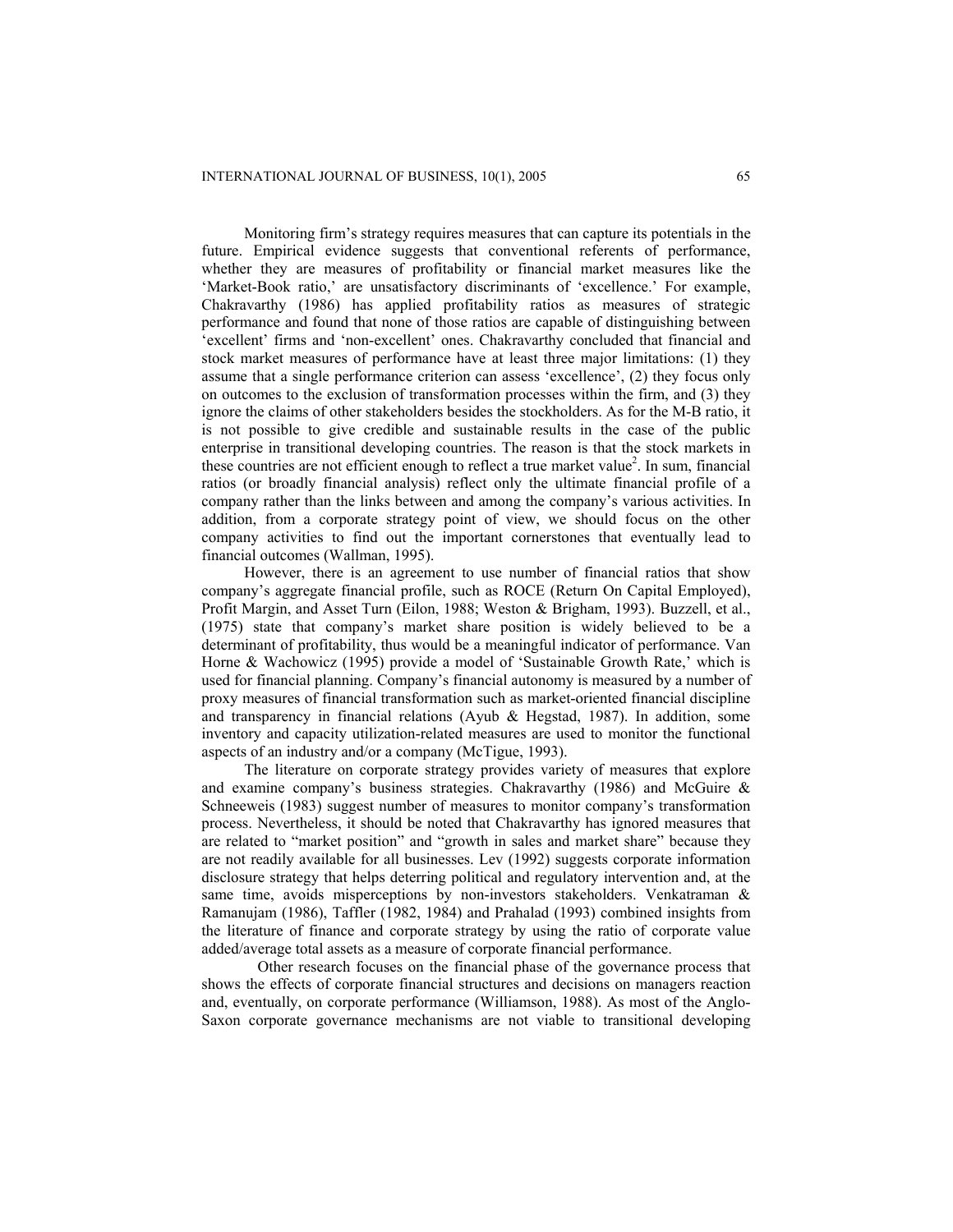countries, the author focuses on the basic governance structures that emphasize on the relative importance of governmental, banking and foreign financing (Triantis & Daniels, 1995; Carney, 1997; Borish, et al., 1995; Kim, 1995; Kaplan, 1997; Macey & Miller, 1995; Phelps, et al., 1993).

Hoskisson & Turk, (1990), Grier & Zychowicz (1994), Aoki & Kim (1995) and Pannier (1996) combine the literature of corporate governance and corporate strategy to provide proxy measures of alternative modes of corporate governance. In terms of international business systems, these measures are very useful for transitional developing countries taking into account that the process of transition itself involves examining alternative modes of governance so as to adopt what is (are) relevant to each country according to the country-specific characteristics of its economic, political and social institutions.

The literature on international business provides some measures of the process of internationalization that are helpful in the cases of developing countries in transition (Aggarwal & Agmon, 1990; Sullivan, 1994; Ramaswamy & Kroeck, 1996; Ietto-Gillies, 1998). In general, these measures focus on the role of exports as a stage of country and/or company internationalization process. Porter (1985) provides measures of company's competitiveness that incorporate insights from the literature of finance, corporate strategy and international business to highlight some aspects of a company's competitiveness. Finally, a standardized measure of risk is included in this study as a measure of risk (Van Horne & Wachowicz, 1995).

The literature on the measurement of public enterprise quantitative transitional performance quantitatively is relatively new. The ratios that can be developed from the literature mentioned above are very helpful for providing a variety of *first-order ratios* that can help examine and monitor public enterprise transitional performance in developing countries. Accordingly, numbers of meaningful ratios are used to build a **Z**-Score model for monitoring public enterprise transitional performance in the textile sector in Egypt.

# **IV. DATA AND RESEARCH VARIABLES**

#### **A. Data**

The data used in this study cover the period 1992-1997. The data was collected from many sources. First, companies' annual reports and financial statements. Second, companies' performance reports held by many governmental authorities in Egypt including the Ministry of Industry, the Public Sector Authority, Information and Decision Support Center (IDSC) and the annual reports of the Textile Industry held by the three Holding Companies to which the thirty-one textile companies (the population of the study) report to.

# **B. Research Variables**

The literature of finance, corporate strategy, corporate governance, and international business include number of ratios that are useful in monitoring transitional public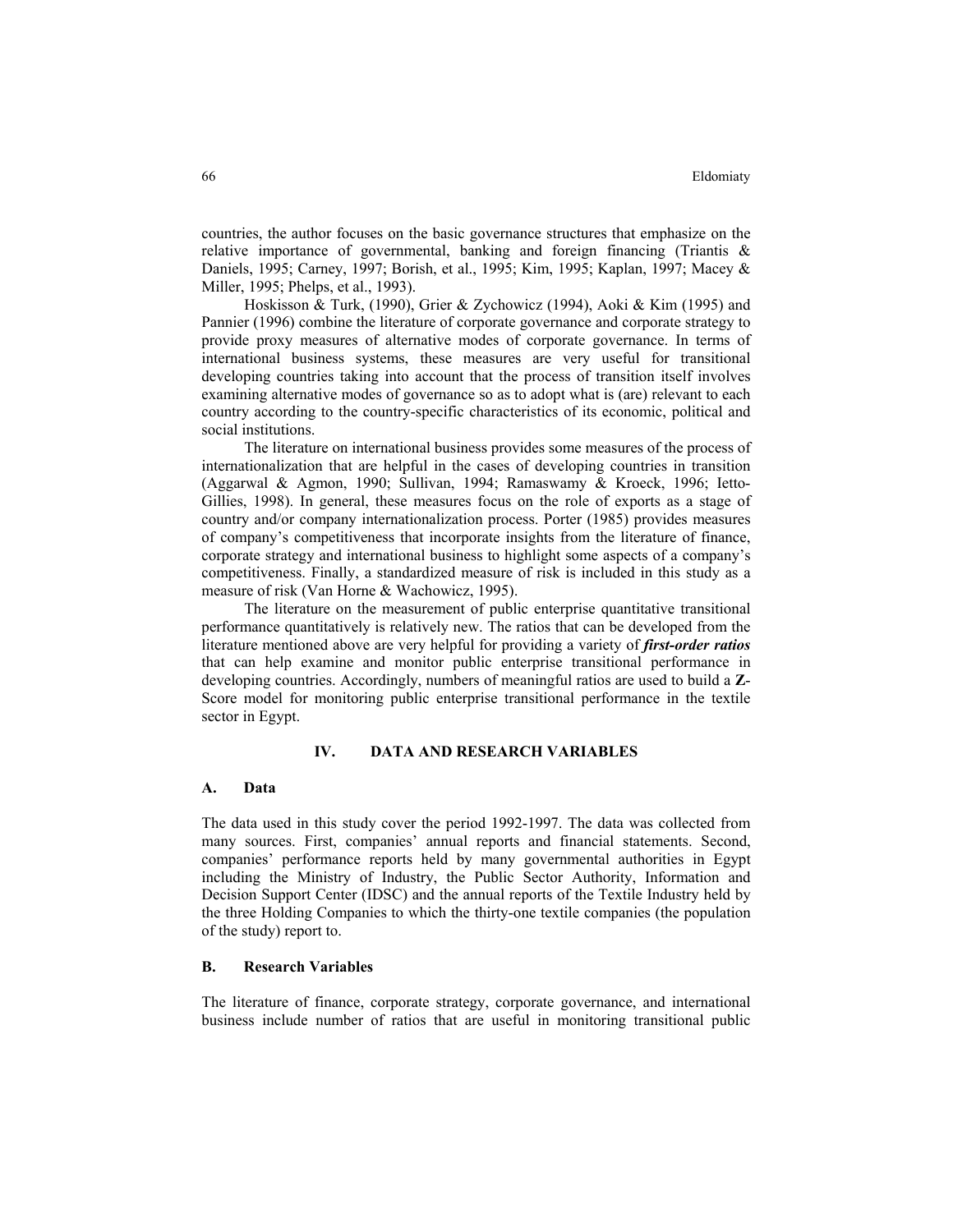enterprise performance. Thirty-one ratios are emphasized upon in the literature and are considered appropriate to the nature of the study. To address the issue of multicollinearity, a correlation analysis is carried out. As a result, seven ratios were excluded, as their coefficients of correlation are very high.

#### **C. Data Normality**

To test for the normality of the data, a Chi-square test was carried out to each of the variables. The results show that only two variables out of the twenty-four variables are not normally distributed. This means that 91.67% of the data is normally distributed.

#### **D. Discriminant Validity**

To test for the discriminant validity and to address the dimensionality of the twentyfour ratios that are basically drawn from various literature, a multivariate technique which is the Principal Component Analysis (PCA - varimax rotated) was carried out (Podsakoff, & Organ, 1986; Hair, et al., 1995; Manly, 1998).<sup>3</sup> The results of the PCA analysis in Table 1 show that the dimensionality of the twenty-four variables could be reduced to eight dimensions. That is, the variables are loaded on eight factors that describe eight aspects of companies' transitional performance. The eight factors accounted for 77.6 per cent of the explained variance.

## **E. Content and Construct Validity**

As for the content validity, the variables used in this study are considered an adequate coverage of the important content as long as they are drawn from relevant literature that adequately provides multi-dimensional perspectives for measuring public enterprise performance (Nunnally, 1978). In addition, these variables provide an adequate evidence of construct validity as they have been empirically examined in many related studies in the literature of finance, corporate strategy, corporate governance and international business.

## **F. Dimensionality of the Variables**

The PCA analysis shows that each factor includes various variables that emphasize on more than one dimension of public enterprise transitional performance at a time. These factors can be readily interpreted as shown in Table 2.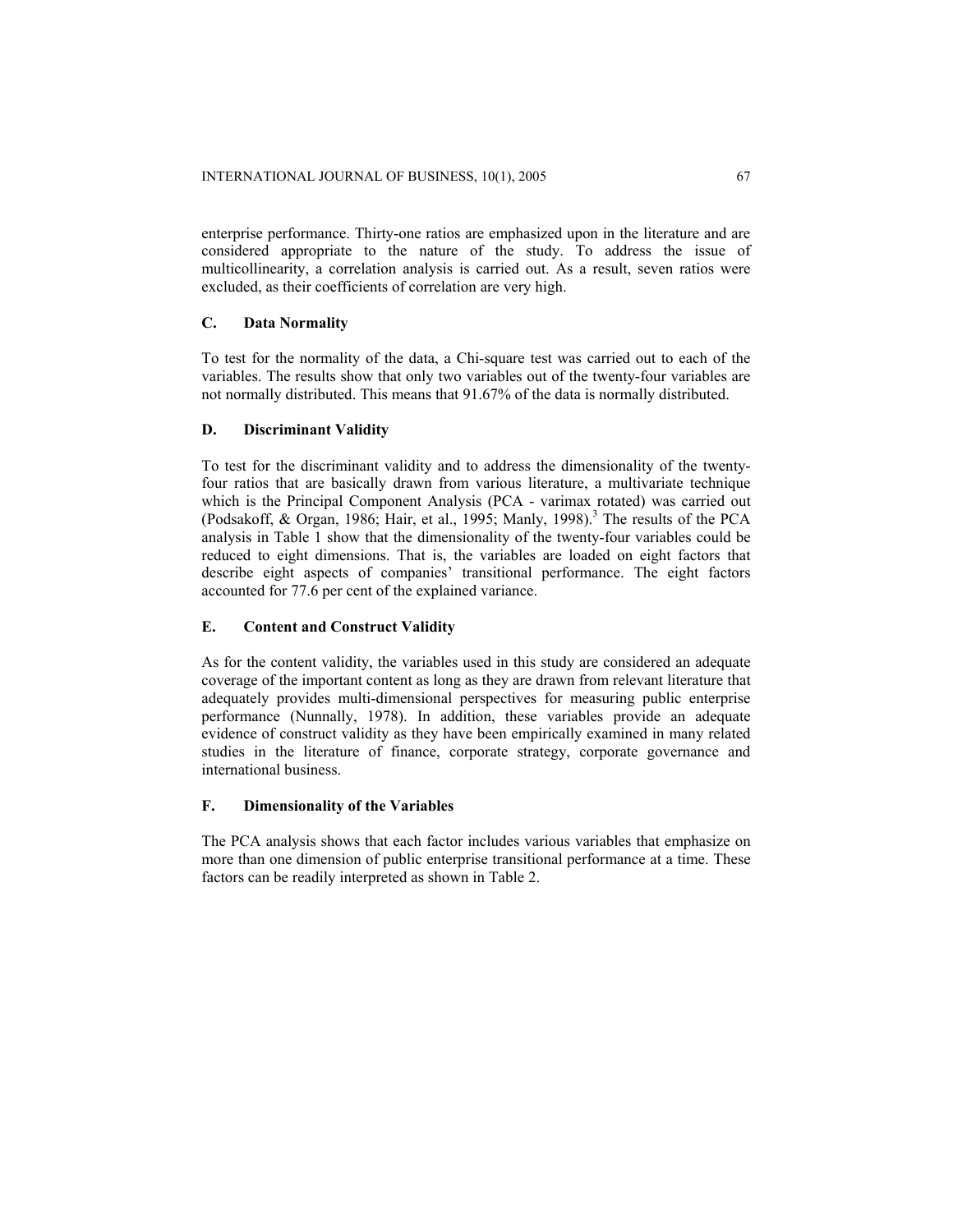| Variables                          | 1        | Factor Factor<br>$\overline{2}$ | Factor<br>3 | Factor<br>4 | Factor<br>5 | Factor<br>6 | Factor<br>7 | Factor<br>8 |
|------------------------------------|----------|---------------------------------|-------------|-------------|-------------|-------------|-------------|-------------|
| Banking Finance/Total              |          | 0.646                           |             |             |             |             |             |             |
| Finance                            |          |                                 |             |             |             |             |             |             |
| Cost of Capital                    |          |                                 |             |             | 0.9         |             |             |             |
| Capacity Utilization               |          |                                 |             |             |             |             | $-0.547$    |             |
| <b>Exports/Industry Exports</b>    |          |                                 |             | 0.738       |             |             |             |             |
| Exports/Sales                      |          |                                 |             |             |             |             | 0.677       |             |
| Foreign Component                  |          |                                 |             |             |             | 0.758       |             |             |
| Foreign Component in a             | 0.579    |                                 |             |             |             |             |             |             |
| Company's Portfolio                |          |                                 |             |             |             |             |             |             |
| Foreign Debt/Total Financing       | 0.531    |                                 |             |             |             |             |             |             |
| Governmental Financing/Total       |          | 0.797                           |             |             |             |             |             |             |
| Financing                          |          |                                 |             |             |             |             |             |             |
| Growth in Market Share             |          |                                 | 0.81        |             |             |             |             |             |
| Growth in Total Investments        |          |                                 |             |             | 0.802       |             |             |             |
| in Production Facilities           |          |                                 |             |             |             |             |             |             |
| Internal Financing/Total           | $-0.742$ |                                 |             |             |             |             |             |             |
| Financing                          |          |                                 |             |             |             |             |             |             |
| <b>Total Imports/Total Exports</b> |          |                                 |             | 0.908       |             |             |             |             |
| Inventory Weeks of                 |          |                                 |             |             |             | $-0.711$    |             |             |
| Consumption                        |          |                                 |             |             |             |             |             |             |
| Rate of Defected Products          |          |                                 |             |             |             |             | $-0.715$    |             |
| R&D/Sales                          |          |                                 |             |             |             |             |             | 0.719       |
| Sustainable Growth Rate            |          |                                 |             |             |             |             |             | 0.795       |
| Sales/Total Capital                | $-0.636$ |                                 |             |             |             | 0.541       |             |             |
| Standardized Measure of Risk       | 0.791    |                                 |             |             |             |             |             |             |
| Sales/Total Employees              |          |                                 | 0.715       |             |             |             |             |             |
| <b>Total Exports Growth</b>        |          |                                 |             | 0.838       |             |             |             |             |
| Value Added/Average Total          | $-0.808$ |                                 |             |             |             |             |             |             |
| Assets                             |          |                                 |             |             |             |             |             |             |
| Variations in the availability     |          |                                 | 0.611       |             |             |             |             |             |
| of Qualified Employees             |          |                                 |             |             |             |             |             |             |
| <b>Working Capital/Sales</b>       |          |                                 |             |             |             | $-0.838$    |             |             |
| Eigenvalue                         | 5.20     | 2.94                            | 2.78        | 1.98        | 1.70        | 1.45        | 1.37        | 1.16        |
| Percentage of Variance             | 21.7     | 12.3                            | 11.6        | 8.3         | 7.1         | 6.00        | 5.7         | 4.9         |
| Reliability analysis <sup>4</sup>  |          |                                 |             |             |             |             |             |             |
| Alpha                              | 0.546    | 0.659                           | 0.699       | 0.701       | 0.788       | 0.512       | 0.510       | 0.772       |
| F Statistic                        | $14.0*$  | $4.5**$                         | 215.3*      | 4.8*        | 28.6*       | 52.8*       | 287*        | $0.1***$    |

**Table 1**  The Principal Component Analysis (PCA - varimax rotated)

\* Significant at *p*-value < 0.01 \*\* Significant at *p*-value < 0.05 \*\*\* Not Significant at *p*-value < 0.10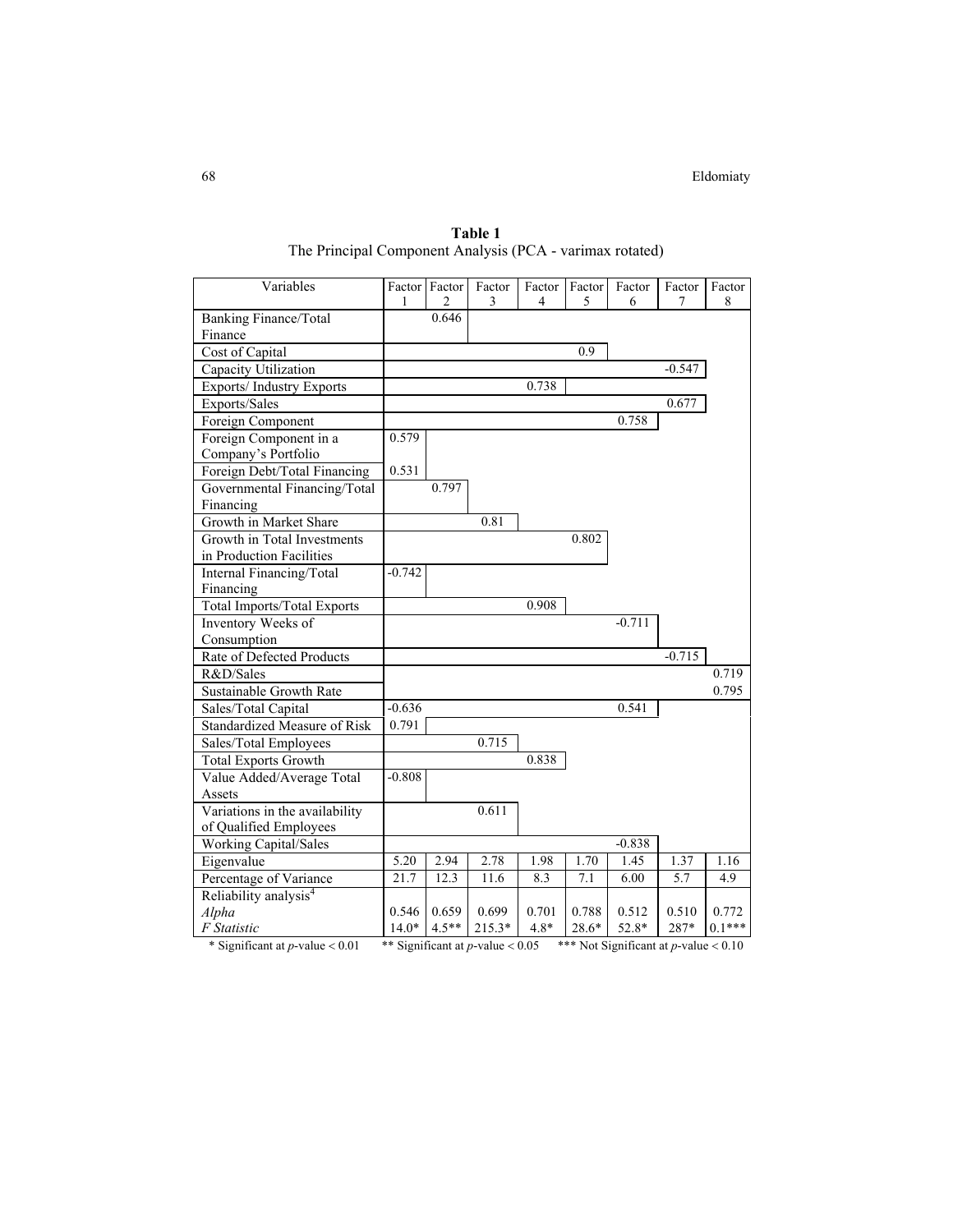| Factor   | Dimension                                                     |
|----------|---------------------------------------------------------------|
| Factor 1 | Viability of Financial Transformation                         |
| Factor 2 | Proxy Measures of Alternative corporate Governance Structures |
| Factor 3 | Company's Relative Market Position                            |
| Factor 4 | Company's Position in the Process of Internationalization     |
| Factor 5 | Inputs of Company's Competitive Position                      |
| Factor 6 | Company's Strategic Aspects of Investing Slack Resources      |
| Factor 7 | Degree of Success in Foreign Markets                          |
| Factor 8 | Proxy Measures of Management of Innovation                    |

**Table 2** Dimensions of Public Enterprise Transitional Performance

#### **V. METHOD**

# **A. Discriminate Function Analysis**

In the field of business, the discriminate analysis has initially been utilized by Altman, (1968), and Altman & Fleur,  $(1981)$ .<sup>5</sup> The discriminate analysis technique has the advantage of considering an entire profile of characteristics common to the relevant observations (i.e., companies) as well as the interaction of these characteristics. The linear discriminate analysis has also the advantage of yielding a model with a relatively small number of selected measurements, which has the potential of conveying a great deal of information. It is sometimes useful to be able to determine functions of the variables  $X_1$ ,  $X_2$ , ..., $X_p$  that in some sense separate the *m* groups as well as possible. The simplest approach involves taking a linear combination of the **X** variables in such a way that **Z** reflects group differences as much as possible. 6

$$
Z = a_1 X_1 + a_2 X_2 + ... + a_p X_p
$$
 (1)

One way to choose the discriminant coefficients  $\mathbf{a}_1$ ,  $\mathbf{a}_2$ ,...,  $\mathbf{a}_p$  in the index is to maximize the *F* ratio for a one-way analysis of variance. As this paper is concerned with only two groups (privatized companies and not-yet-privatized companies) the resulted **Z** function is only one function (i.e., one-dimension analysis). When the discriminant coefficients are applied to the actual ratio, a basis for classification into one of the mutually exclusive groupings exists.

#### **VI. RESULTS**

## **A. The Z-Score Model**

Thirty-one cases were used to develop the **Z** index (**Z** model) that discriminates between the two groups (privatized companies and not-yet-privatized companies).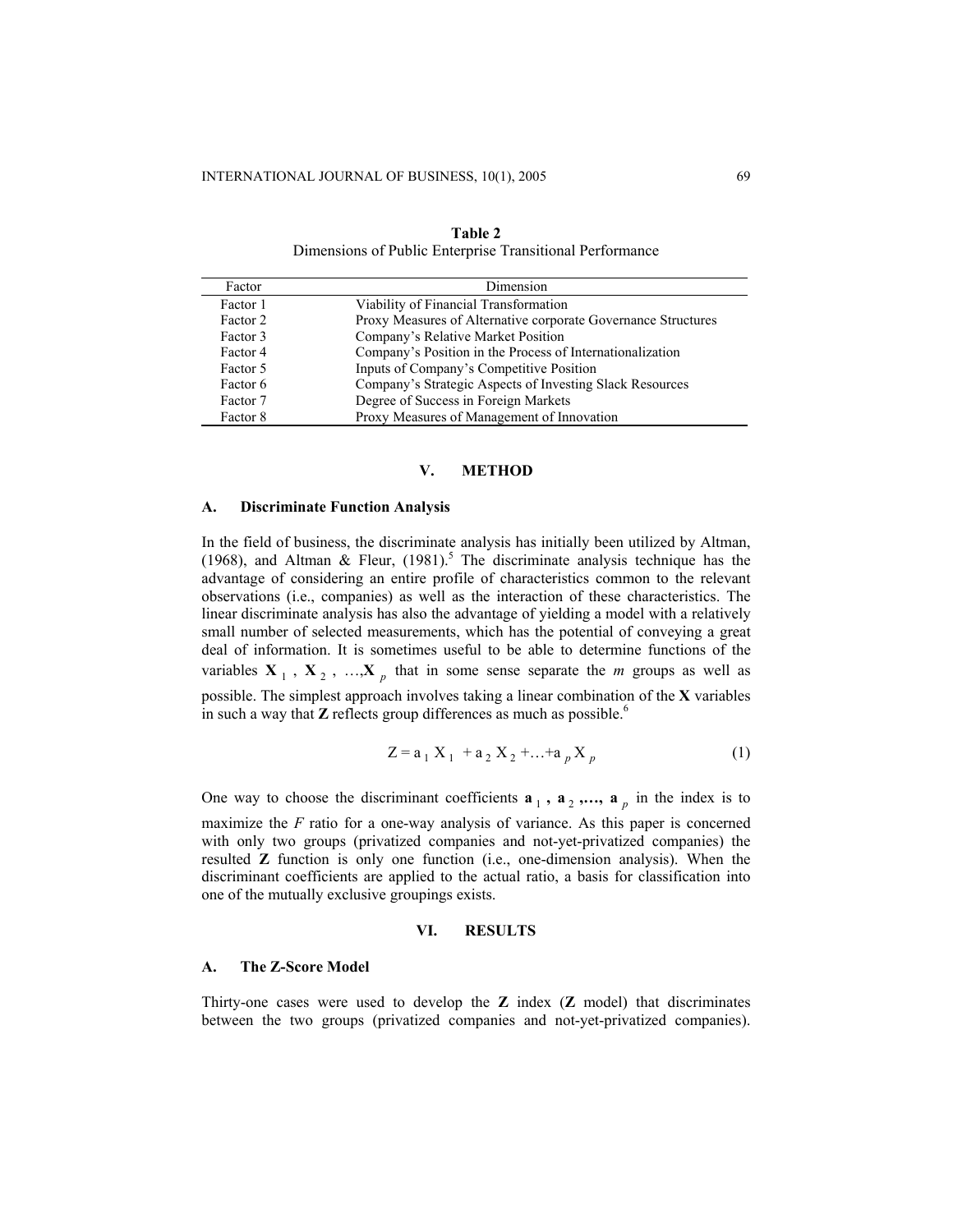Using a stepwise selection algorithm, it was determined that four variables were significant predictors of grouping. The discriminating function with p-value < 0.05 is statistically significant at the 95% confidence level. The discriminating function with its standardized coefficients is as follows.

$$
Z = 1.07X_1 + 1.24X_2 + 0.76X_3 - 0.63X_4
$$
 (2)

where  $Z =$ Overall score

 $X_1$  = Governmental Finance/Total Finance

 $X_2$  = Banking Finance/Total Finance

 $X_3$  = Cost of Capital

 $X_4$  = Standardized measure of risk

As the two groups are not in equal size, the model can be used operationally by taking into account the prior probability estimates of each group (Taffler, 1982, 1984). The prior probability ratio is an estimate of the proportion of companies with a ratios profile more similar to that of group 1 (the privatized companies) and a ratios profile more similar to that of group 2 (the not-yet-privatized companies). The estimated prior probability ratios are 0.23 for group 1 and 0.77 for group 2, resulting in a cut-off point of -1.21 on the **Z**-Scale. Table 3 shows the model's accuracy of classification, which is tested using *Lachenbruch Holdout Test* (jack-knife test), reaching a high degree of accurate classification amounts to 93.55% of grouped cases correctly classified.

| Actual Group<br>Membership | No. of cases |            | Predicted Group Membership |
|----------------------------|--------------|------------|----------------------------|
| Privatized                 |              | Privatized | Not-yet-privatized         |
|                            |              | 100%       | $0.00\%$                   |
| Not-yet<br>privatized      | 24           |            | 22                         |
|                            |              | 8.3%       | 91.7%                      |

**Table 3** *Lachenbruch Holdout Test* (jack-knife test)

\* Percent of "grouped" cases correctly classified: 93.55%.

## **B. Relative Contribution of the Model's Discriminatory Power**

Since the actual variable measurement units are not all comparable to each other, simple observation of the discriminant coefficient is misleading. Therefore, the final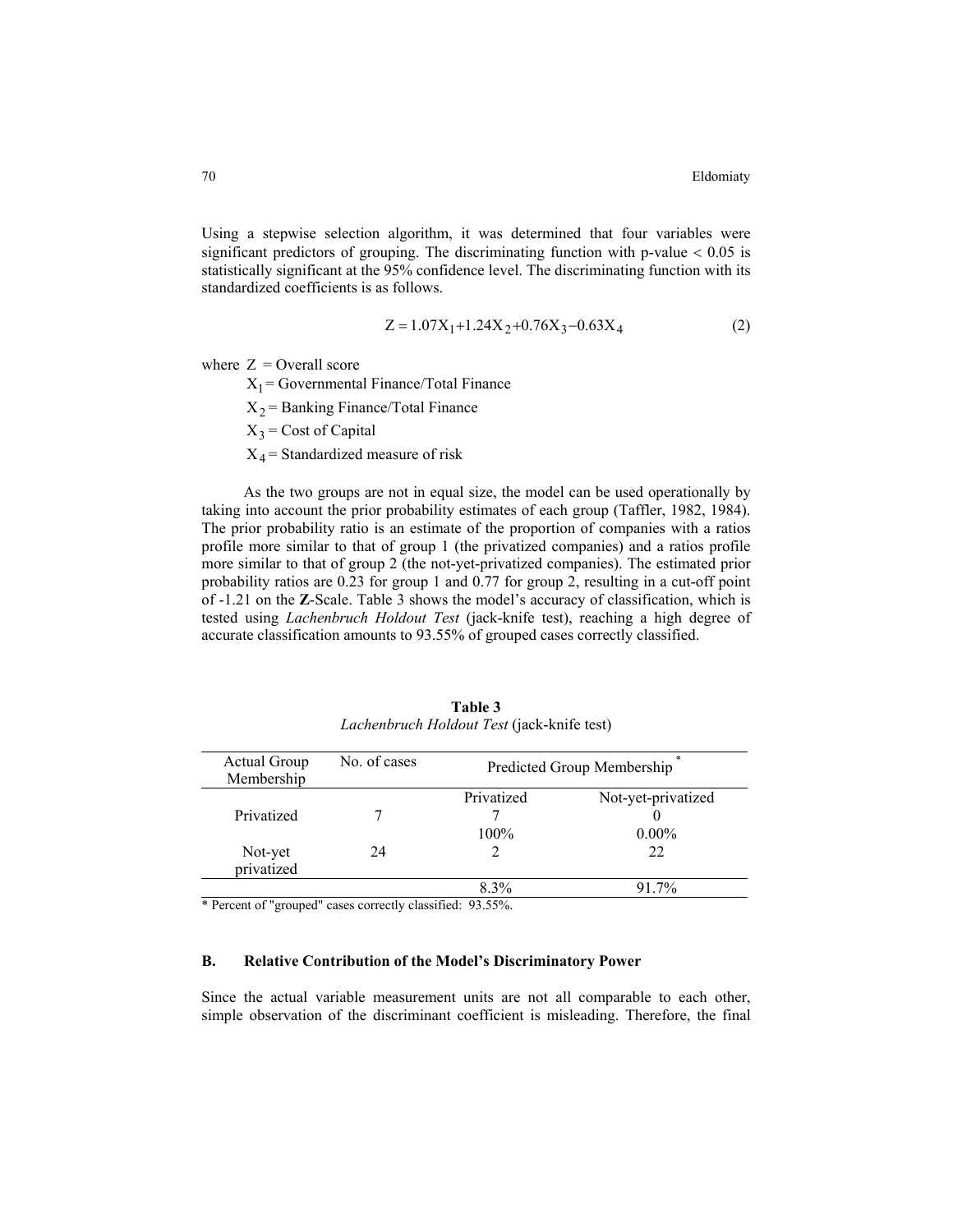four-variables profile is to show the relative contribution of each variable to the total discriminating power of the **Z**-Score model and the interaction between them as well.7

Table 4 shows that the ratio of Banking Finance/Total Finance accounts for proportionally high percentage of the total discriminatory power of the model. The next important variables are the ratio of Governmental Finance/Total Finance, the company's Cost of Capital and the Standardized measure of risk respectively.

**Table 4** Dimensions of the Transitional Performance and their Relative Contribution

| Dimensions of (PE)                                                         | Variable                              | Relative             |  |
|----------------------------------------------------------------------------|---------------------------------------|----------------------|--|
| <b>Transitional Performance</b>                                            |                                       | $\%$<br>Contribution |  |
| Proxy Measures of Alternative<br>Corporate Governance<br><b>Structures</b> | Banking Finance/Total Finance         | 33.51                |  |
|                                                                            | Governmental Finance/Total<br>Finance | 28.92                |  |
| Inputs of Company's<br>Competitive Position                                | Cost of Capital                       | 20.54                |  |
| Risk of Financial<br>Transformation                                        | Standardized Measure of Risk          | 17.03                |  |
|                                                                            |                                       | 100                  |  |

\* Mosteller-Wallace measure.



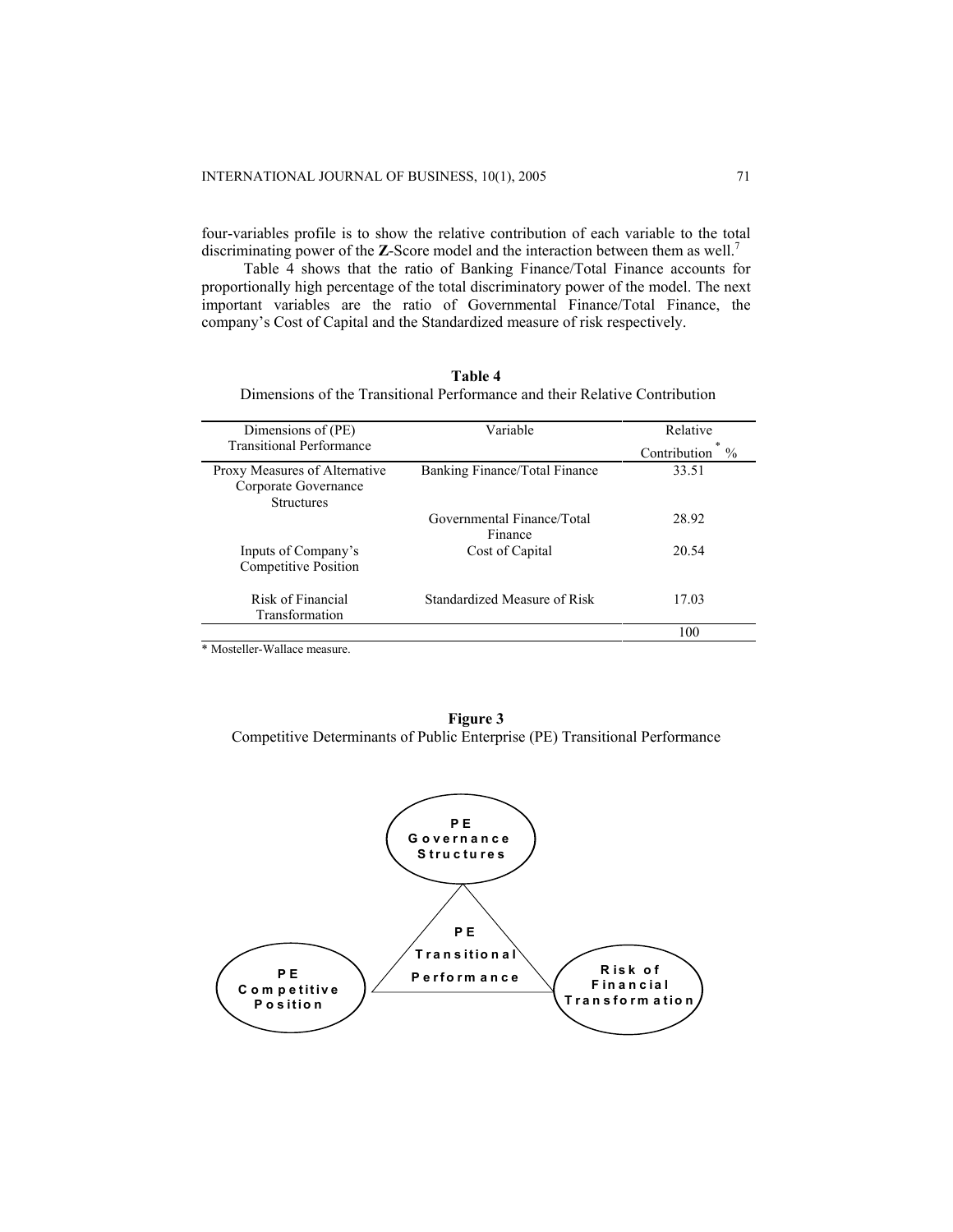#### **VII. DISCUSSION**

#### **A. Public Enterprise Transitional-Specific Performance**

The model developed in this paper adds an additional scope to the development and usage of these models by the inclusion of a substantial number of public enterprise transitional-specific ratios. These ratios emphasize on very important dimensions to transitional developing countries that enhance the credibility and validity of corporate strategies. That is, the resulted model illustrates the multi-dimensional public enterprise transitional performance, which is measured using both financial and strategic-related ratios. This is shown in Figure 3. The final outcomes of the transitional-based **Z**-model are to be viewed as strategies that need a major concern on the part of corporate top management in Egypt.

#### **B. Alternative Corporate Governance Structures**

Table 4 shows that the first dimension emphasizes on the conventional alternative corporate governance structures, which are banking governance and government governance. This dimension is considered a matter of reality in the transitional countries where companies' financial structures combine both types of financingsource-based governance. Considering that markets in transitional developing countries are imperfect, the use of the **Z**-Score model for monitoring public enterprise performance can help reducing monitoring costs and information costs. This can help, *inter alia*, to bring about good governance by public enterprise constituencies who are interested in public enterprise reform.

#### **C. Inputs of Company's Competitive Position**

As for the second dimension, factor 5 in Table 1 indicates some of the well-known inputs to build a competitive position, which are firm's cost of capital and growth in total investment in production facilities. This means that the lower the first variable and the higher the second one, the higher the competitive position of a company that is getting ready to go and compete publicly. The model incorporates the enterprise cost of capital as a monitoring tool of its relative competitive position.

## **D. Risk of Financial Transformation**

As for the last dimension, factor 1 in Table 1 shows that the ratios of foreign component in a company's portfolio, standardized measure of risk and foreign debt/total finance are the most important variables for monitoring the viability of financial transformation. This encourages firms' management to take into account the fact that when the degree of risk is considerable, privatization is hard to be viewed as a matter of capital transfer or capital restructuring. Moreover, when the risk is high, managers will not be able to disclose the potentials of public enterprise transformation, thus the privatization process is expected to be very slow. Bruijn (2002) argues that the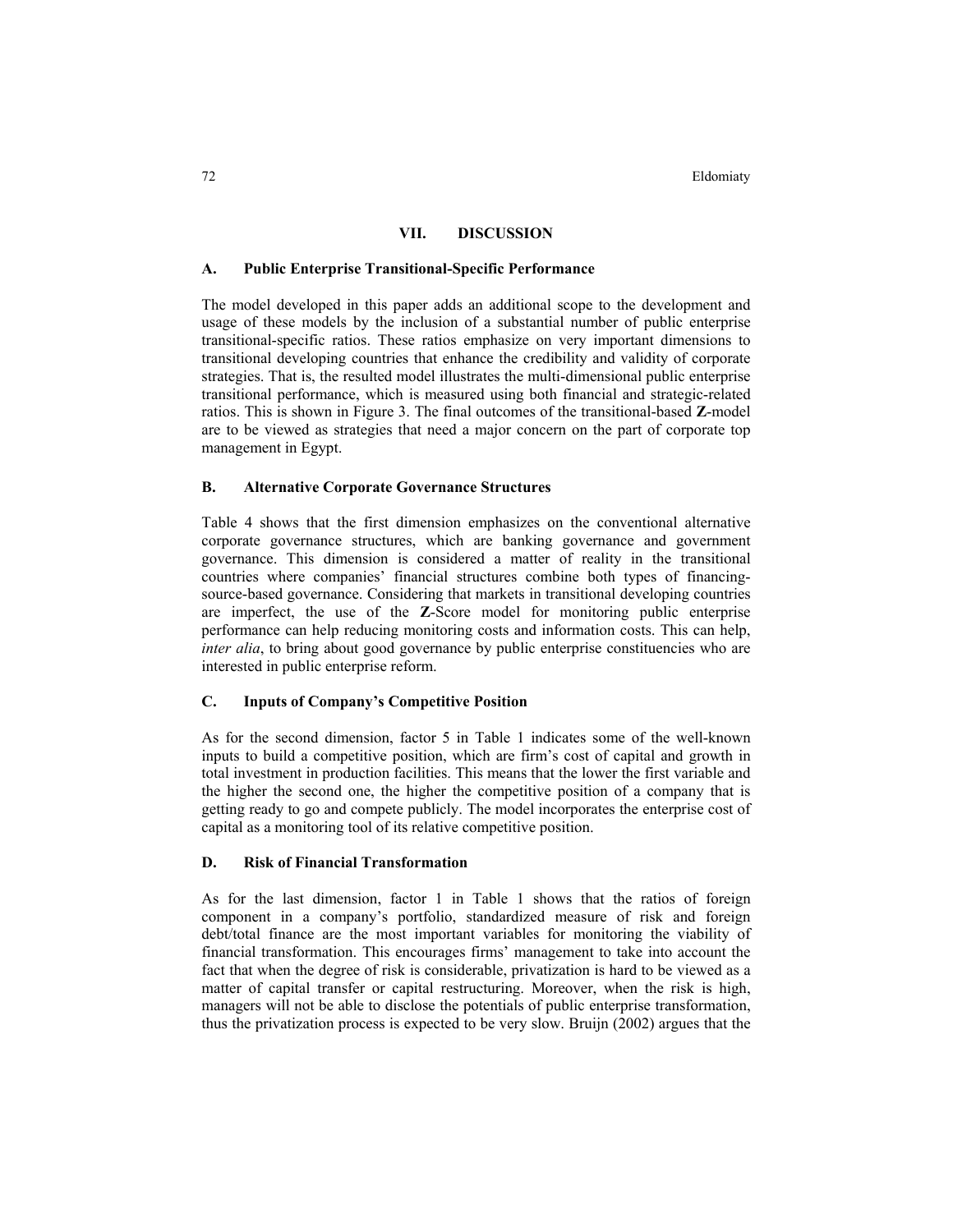risk factor associated with performance measurement is considered a determining factor of public sector performance. This result is important to the transitional developing countries as the recent crises in the emerging markets in East Asia should encourage firms' management in developing countries to establish well-adaptable strategies that can reduce the degree of risk associated with the process of transition (Peng  $\&$  Heath, 1996). Through focusing on major cornerstones in public enterprise transitional performance, which are revealed by the **Z** model, the variance of uncertain events can be decreased or less likely to escalate. In this sense, the quality of information about the privatization process can be enhanced.

## **VIII. CONCLUSIONS**

This paper can be considered as an extension to the literature that incorporates the international, corporate and business research levels (Dess, et al.*,* 1995). The **Z** model is built using variety of measures that demonstrate the financial, operational, and competitive phases of a public enterprise performance. In general, the monitoring function of the **Z** model enables outsiders to monitor corporate transitional performance in transitional economies (Pannier, 1996; Lieberman, et al., 1997; Guislain, 1997).<sup>8</sup> The model developed in this paper can then be used conveniently for monitoring the transitional performance of a public enterprise (PE) in Egypt. In addition, the resulted ratios in the **Z** model can help developing strategies that enhance public enterprise long-term capabilities in Egypt. This is to do with the criticism of looking at stock prices as a criterion and indicator of public enterprise performance in capital markets. Stock prices have been described as the cause of 'short-termisim' (Jacobs, 1991; Laverty 1996).

International and/or national investors who are willing to do business in Egypt can use these indicators as a guide to their investments in the Egyptian public enterprises. In this sense, the Z model can help promoting well-guided reform process and, eventually, motivating owners to participate in that process as actively as possible (Gray, 1996). Although the **Z**-Score model does not capture the qualitative or behavioral aspects of the privatization process, the components of the model must be regarded as the *"first-order ratios*" for monitoring the Egyptian public enterprise easily- observable and easily-measurable quantitative performance, rather than hard-tomeasure qualitative performance. Further research can be carried out in other transitional developing countries to build **Z**-Score models that can be used to monitor the degree of convergence between and among those countries and between them and other Asian countries that have already emerged.

#### **ENDNOTES**

1. The lack of subsidies as one reason for privatization is not limited to the developing countries in transition. Many developed countries have witnessed a lot of state enterprise inefficiencies. Donahue (1989) provides evidence of significantly higher cost of public relative to private provision of municipal services in the U.S. Mueller (1989) and Vining & Boardman (1992) surveys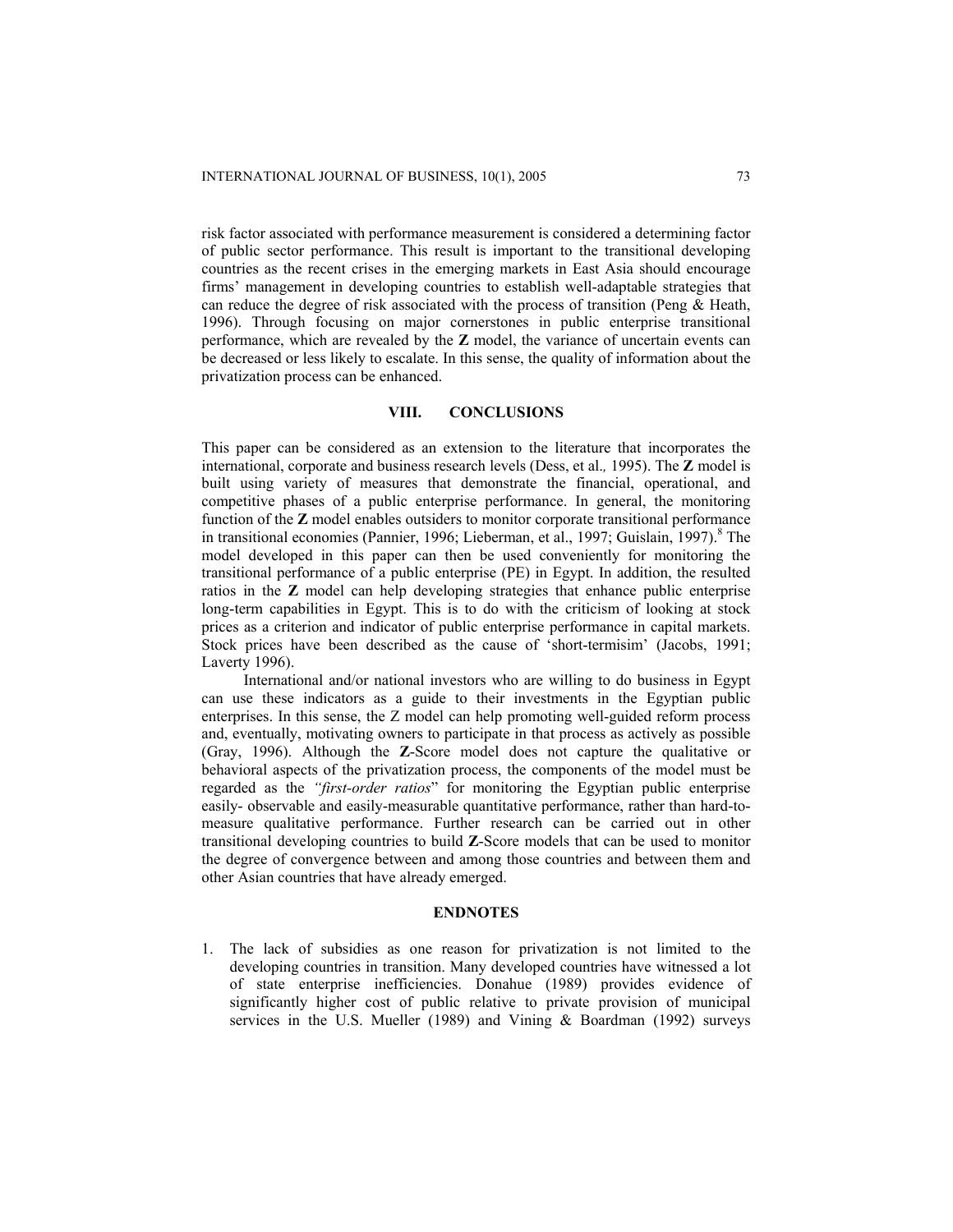dozens of studies of public and private firms around the world, most of which show that private firms are more efficient. Megginson et al., (1994) showed that firms efficiency improves after privatization.

- In addition, this ratio is not entirely free from accounting manipulations that the book value of a firm can be distorted.
- 3. The decision to include a variable in a factor was based on factor loadings greater than 0.50 and all factors whose eigenvalue was greater than one were retained in the factor solution. (Tabachnick & Fidell, 1989; Hair, et al., 1995).
- 4. The results in Table 1 show acceptable *Alpha* coefficients for each factor (Churchill, 1979; Nunnally, 1978). Although three of the coefficients, ranging from 0.510 to 0.546, may be relatively low, they are acceptable considering that: (1) the combination of the variables used in this study is new, (2) the research instrument, **Z**-Score model in the field of international business in developing countries in transition studies is new, and (3) the relatively high volatility in the business environment in developing countries in transition affect the available data with some degree of noise or irregularity.
- 5. There are a lot of **Z** models that are used in the discriminant analysis. Most of these models are derived for the evaluation of company solvency. In the literature of finance, interests in this model, and the methodology itself, have continued in the work of Wilcox (1971), Edmister (1972), Deakin (1972), Blum (1974), Sinkey (1975), Taffler (1978, 1982, 1983, 1984) and Sudarsanam (1981).
- 6. Groups can be well separated using **Z** if the mean value changes considerably from group to group, with the values within a group being fairly constant. Hence a suitable function for separating the groups can be defined as the linear combination for which the *F* ratio is as large as possible. When this approach is used, it turns out that it may be possible to determine several linear combinations for separating groups. In general, the number available is the smaller of  $_p$  and  $m-1$ . This is one of

the advantages of the linear discriminant analysis. That is, the reduction of the analysis space dimensionality, i.e., from the number of different independent variables **X** to *m*-1 dimension (s).

7. The common approach used to assess the relative contribution is based on measuring the proportion of the Mahalanobis  $D^2$ -distance between the centriods of the two constituent groups accounted for by each variable (Mosteller and Wallace,

1963; Taffler, 1981, 1983).  $p_i = c_i (\bar{r}_{if} - \bar{r}_{is}) / \sum c_i (\bar{r}_{if} - \bar{r}_{is})$ = 4  $p_j = c_j(\overline{r}_{jf} - \overline{r}_{js}) / \sum_{i=1}^{\infty} c_i(\overline{r}_{if} - \overline{r}_{is})$  where  $p_j$ = The

proportion of the D<sup>2</sup>-distance accounted for by ratio j.  $\bar{r}_{if}$  and  $\bar{r}_{is}$  = The means of the privatized and not-yet-privatized groups for ratio *i* respectively.

Other measures that provide checks on the behavior of managers, such as rating companies, brokers, financial investors that assess the performance of public enterprises, and the capital market are yet to develop.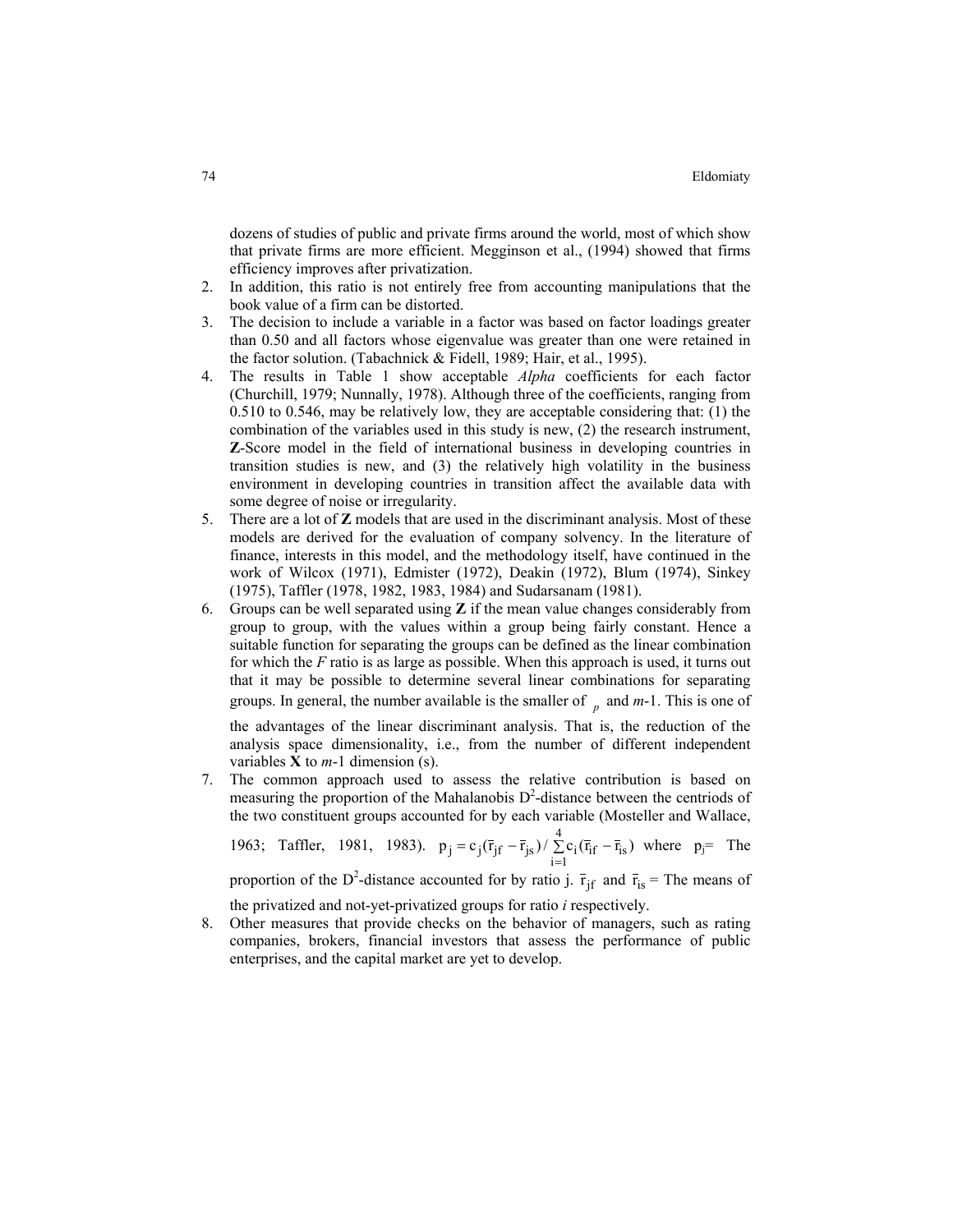#### **REFERENCES**

- Aggarwal, Agmon, 1990, "The International Success of Developing Country Firms: Role of Government-Directed Comparative Advantage," *Management International Review*, Vol 30 No 2, pp. 163-180.
- Altman, Edward I., 1968, "Financial Ratios, Discriminant Analysis and the Prediction of Corporate Bankruptcy", *Journal of Finance*, Vol 23 No 4, pp. 589-609
- Altman, E. I. & J. K. La Fleur, 1981, "Managing a Return to Financial Health", *The Journal of Business Strategy*, Vol 2 No 1, pp. 31-38.
- Aoki, Masahiko & Hyung-Ki Kim, 1995, "Corporate Governance in Transition Economies", *Finance & Development*, September.
- Ayub, M. A. & S. O. Hegstad, 1987, "Determinants of Public Enterprise Performance", *Finance & Development*, December.
- Bhide, Amar, 1994, "Efficient Markets, Deficient Governance", *Harvard Business Review*, Vol 72 No 6, pp. 128-139.
- Borish, Michael S., Millard F. Long and Michel Noël, 1995, "Banking Reform In Transition Economies", *Finance and Development*, September: 23-26.
- Boubakri, Narjess and Jean-Claude Cosset, 1998, "The Financial and Operating Performance of Newly Privatized Firms: Evidence from Developing Countries", *Journal of Finance*, Vol 53 No 3, pp. 1081-1109
- Boycko, M., A. Shleifer and R. W. Vishny, 1996, "A Theory of Privatization", *Economic Journal*, Vol 106 No 435, pp. 309-319.
- Bruijn, Hans De., 2002, "Performance Measurement in the Public Sector: Strategies to Cope with

the Risks of Performance Measurement", *International Journal of Public Sector Management*, Vol 15 No 7, pp. 578-594.

- Buzzell, R. D., B. T. Gale & R. G. M. Sultan, 1975, "Market Share A key to profitability", *Harvard Business Review*, Vol 53 No 1, pp. 97-106.
- Carney, William J., 1997, "Large Banks Stockholders in Germany: Saviors or Substitutes?", *Journal of Applied Corporate Finance*, Vol 9 No 4, pp. 74-81.
- Chakravarthy, B. S., 1986, "Measuring Strategic Performance" *Strategic Management Journal*, Vol 7 No 5, pp. 437-458.
- Dess, Gregory G., Anil Gupta, Jean-Francois Hennart & Charels W. L. Hill., 1995, "Conducting and Integrating Strategy Research at the International, Corporate, and Business Levels: Issues and Directions", *Journal of Management*, Vol 21 No 3, pp. 357-393.
- Eilon, Samuel, 1988, "Three Prominent Performance Ratios", *OMEGA*, Vol 16 No 6, pp. 503-508.
- Galal, A., L. Jones, P. Tandon and I. Vogelsang , 1994, "Welfare Consequences of Selling Public Enterprises", *The World Bank,* Washington D.C.Grier, P. & Edward J. Zychowicz, 1994, "Institutional Investors, Corporate Discipline, and the Role of Debt", *Journal of Economics and Business*, Vol 46 No 1, pp. 1-11.
- Hair, J. F., R. E. Anderson, R. L. Tatham & W. C. Black, 1995, *Multivariate Data Analysis*. 4<sup>th</sup> Edition", Macmillan, New York.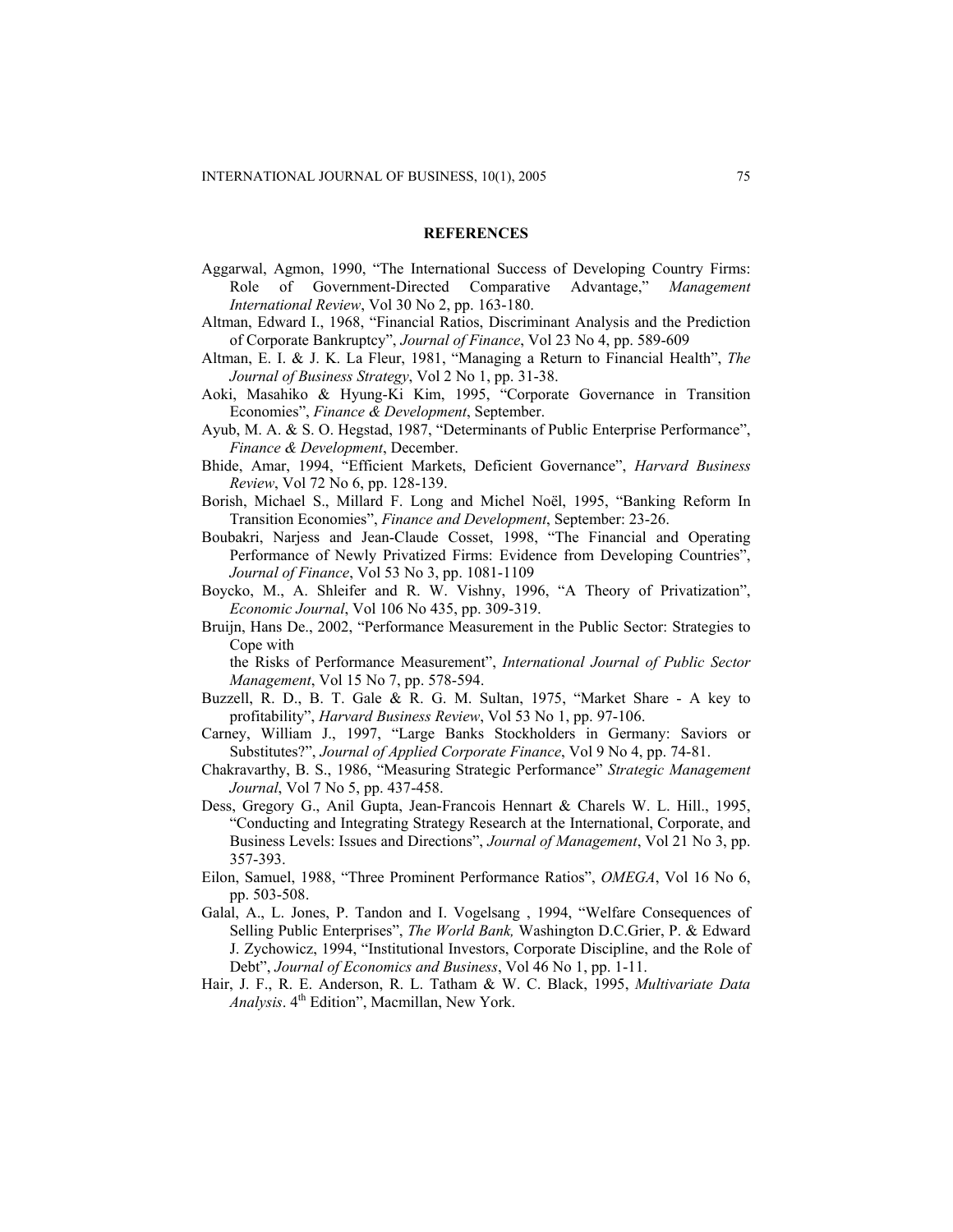- Hayes, R. H., & Abernathy, W. J., 1980, "Managing Our Way to Economic Decline", *Harvard Business Review*, Vol 58 No 4, pp. 67-77.
- Ietto-Gillies, G., 1998, "Measuring the Degree of Internationalisation: Conceptual Framework and Empirical Analysis of various Indices". *Paper presented in the conference of Academy of International Business*, City University Business School, London.
- Jacobs, M. T., 1991, "Short-term America: The Causes and Cures of our Business Myopia". *Harvard Business School Press*, Boston.
- Lachenbruch, P. A., 1967, "An Almost Unbiased Method of Obtaining Confidence Intervals for the Probability of Misclassification in Discriminant Analysis", *Biometrics*, Vol 23 No 4, pp. 639-645.
- Laverty, K. J., 1996, "Economic 'Short-Termism': The Debate, The Unresolved Issues, and The Implications for Management Practice and Research", *Academy of Management Review*, Vol 21 No 3, pp. 825-860.
- Lev, Baruch, 1992, "Information Disclosure Strategy", *California Management Review*, Vol 34 No 4, pp. 9- 32.
- Macey, Jonathan R. & Geoffrey P. Miller, 1995, "Corporate Governance and Commercial Banking: A Comparative Examination of Germany, Japan, and the United States", *Stanford Law Review*, Vol 48 No 73, pp. 73-112.
- Megginson, William L., Robert C. Nash and Matthias van Randenborgh, 1994, "The Financial and Operating Performance of Newly Privatized Firms: An International Empirical Analysis", *Journal of Finance*, Vol 49 No 2, pp. 403-452.
- McGuire, J. & T. Schneeweis, 1983, "An Analysis of Alternate Measures of Strategic Performance", *Paper presented at the third Annual conference of the strategic management society*, Paris.
- McTigue, E. Guthrie, 1993, "Know an Industry, then Pick up a Stock", *Global Finance*, Vol 7 No 2, pp. 56-58.
- Narayanan, M. P., 1985, "Managerial incentives for short-term results", *Journal of Finance*, Vol 40 No 5, pp. 1469-1484.
- Nunnally, Jum C., 1978, Psychometric Theory. 2<sup>nd</sup> Edition, McGraw-Hill, New York.
- Pannier, Dominique, editor, 1996, "Corporate Governance of Public Enterprises in Transitional Economies", *The International Bank for Reconstruction and Development,* World Bank Technical Paper, (323): 1-147.
- Peng, M. W. and Peggy S. Heath, 1996, "The Growth of the Firm in Planned Economies in Transition: Institutions, Organizations, and Strategic Choice", *Academy of Management Review*, Vol 21 No 2, pp. 492-528.
- Perotti, Enrico C, 1995, "Credible privatization", American Economic Review, Vol 85 No 4, pp. 847-859.
- Porter, M. E, 1985, "Competitive Advantage: Creating and Sustaining Superior Performance". *The Free Press*, New York.
- Prahalad, C. K., 1993, "Corporate Governance or Corporate Value Added?: Rethinking the Primacy of Shareholders Value", *Journal of Applied Corporate Finance*, Vol 6 No 4, pp. 40-50.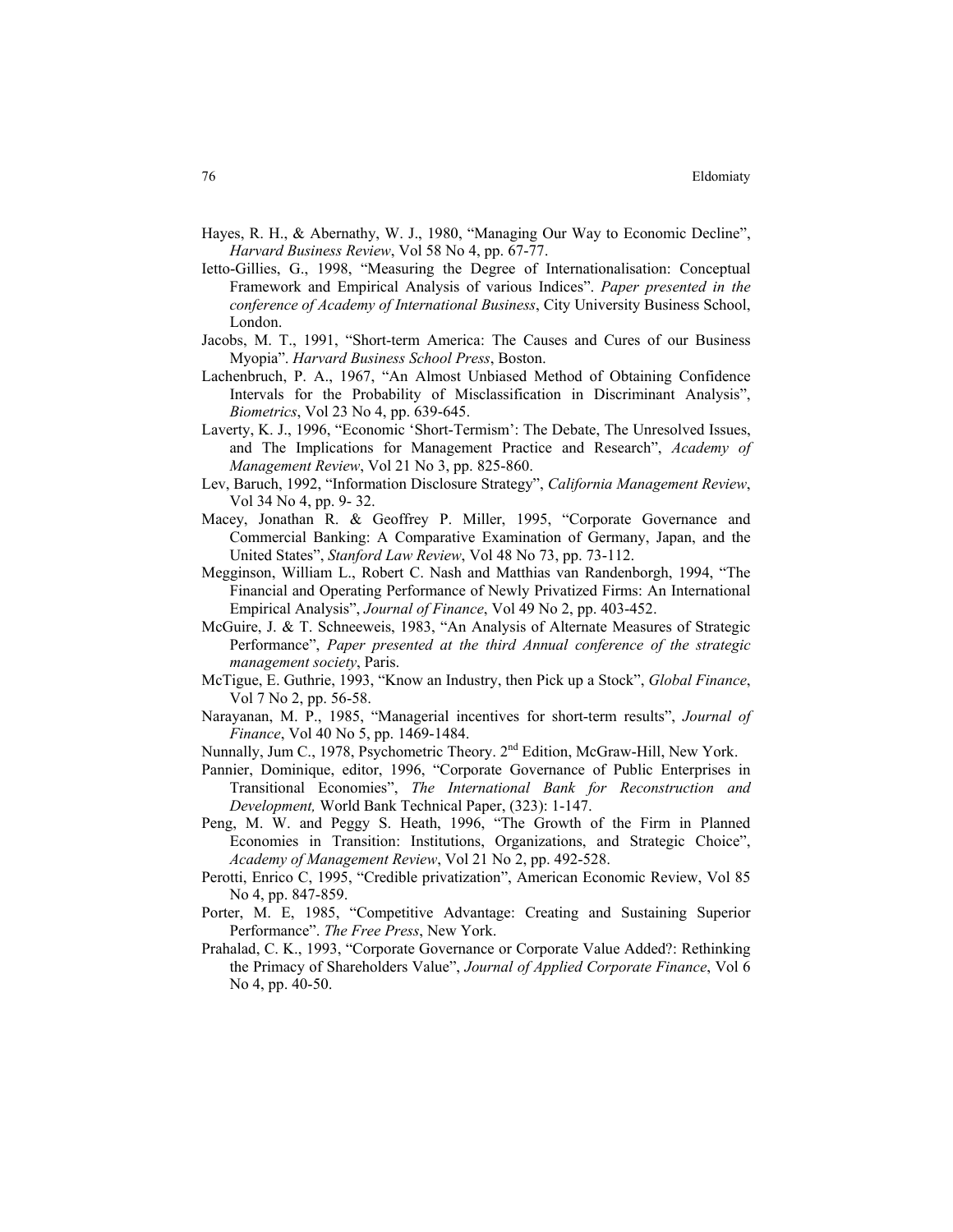- Ramaswamy, K. & K. Galen Kroeck, 1996, "Measuring the Degree of Internationalization of a Firm: A Comment", *Journal of International Business Studies*, Vol 27 No 1, pp. 167-177.
- Stein, J. C., 1989, "Efficient Capital Markets, Inefficient Firms: A Model of Myopic Corporate Behaviour", *Quarterly Journal of Economics*, Vol 104 No 4, pp. 655- 669.
- Stiglitz, Joseph E., 1990, "Symposium on Bubbles", *Journal of Economic Perspectives*, Vol 4 No 2, pp. 13-18.
- Sudarsanam, P. S., 1981, "Inter-industry differences in the accounting numbers of UK quoted companies: A multivariate analysis". Ph.D. thesis City University Business School, London.
- Sullivan, D., 1994, "Measuring the Degree of Internationalization of a Firm", *Journal of International Business Studies*, Vol 25 No 2, pp. 325-342.
- Taffler, R. J., 1982, "Forecasting Company Failure in the UK using Discriminant Analysis and Financial Ratio Data", *Journal of the Royal Statistical Society*, Series A 145, Part 3, pp. 342-358.
- Taffler, R. J., 1984, "Empirical Models for the Monitoring of UK Corporations", *Journal of Banking and Finance*, Vol 8 No 2, pp. 199-227.
- Triantis, George G. & Ronald J. Daniels, 1995, "The Role of Debt in Interactive Corporate Governance", *California Law Review*, Vol 83 No 4, pp. 1073-1113.
- Van Horne, J. C. & J. M. Wachowicz, Jr, 1995, *Fundamentals of Financial Management*. Ninth Edition, Prentice-Hall International Editions.
- Venkatraman, N. & V. Ramanujam, 1986, "Measurement of Business Performance in Strategy Research: A comparison of Approaches", *Academy of Management Review,* Vol 11 No 4, pp. 801-814.
- Vernon-Wortzel, Heidi and Lawrence H. Wortzel, 1989, "Privatization: Not the Only Answer"*, World Development*, Vol 17, pp. 633-641.
- Vickers, J and G. Yarow, 1991, "Economic Perspectives on Privatization", *Journal of Economic Perspectives*, Vol 5 No 2, pp. 111-132.
- Weston , J. Fred & Eugene F. Brigham, 1993, *Essentials of Managerial Finance*. Tenth Edition, The Dryden Press.
- Williamson, O. E., 1988, "Corporate Finance and Corporate Governance", *The Journal of Finance,* Vol 43 No 3, pp. 567-591.
- World Bank, 1988, "Techniques of Privatization of State-owned Enterprises", *Technical Papers,* 88, 89 and 90. Washington DC.